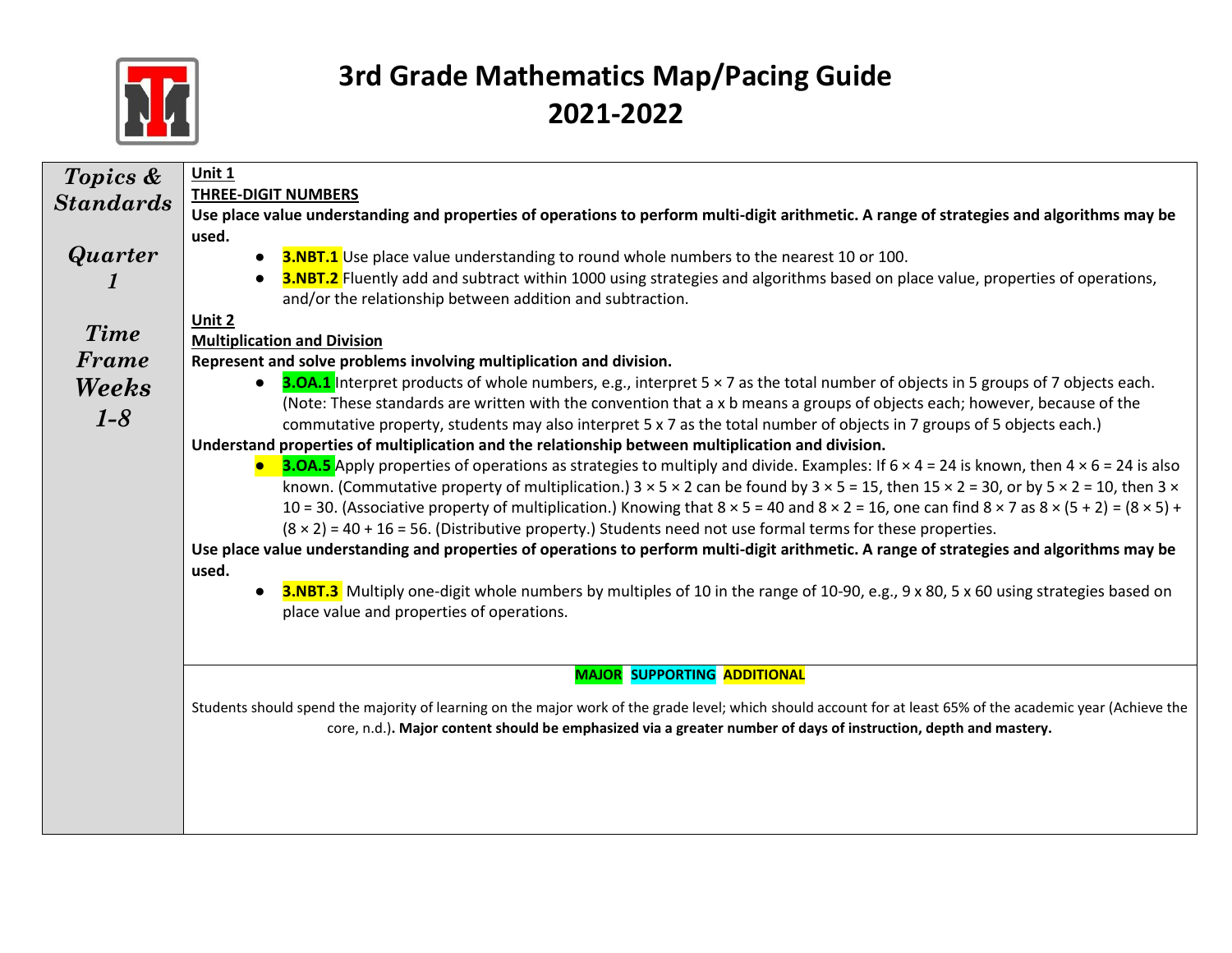| <i>Assessment</i>                                                                                                                                                           | <b>Spiral Review of</b>                                                                                                                                                                                                                         | $ Curriculum \& Textbook $                                                                                                                                                                                                                                                                                                                                                              | <b>Key Concept tools &amp;</b>                                                                                                                                                                                                                                                                                   |
|-----------------------------------------------------------------------------------------------------------------------------------------------------------------------------|-------------------------------------------------------------------------------------------------------------------------------------------------------------------------------------------------------------------------------------------------|-----------------------------------------------------------------------------------------------------------------------------------------------------------------------------------------------------------------------------------------------------------------------------------------------------------------------------------------------------------------------------------------|------------------------------------------------------------------------------------------------------------------------------------------------------------------------------------------------------------------------------------------------------------------------------------------------------------------|
| ( <i>Evidence</i> )                                                                                                                                                         | <b>Concepts</b>                                                                                                                                                                                                                                 | <b>Resources</b>                                                                                                                                                                                                                                                                                                                                                                        | practices                                                                                                                                                                                                                                                                                                        |
| <b>Ready Ohio Math</b><br><b>Assessment</b><br><b>Resources</b><br>• Lesson Quiz<br>• i-Ready Diagnostic<br>(fall, winter,<br>spring)<br>• Unit Interim<br>Assessment or i- | <b>My Operations and Algebraic</b><br><b>Thinking: Focus on</b><br><b>Addition using arrays</b><br>Resources:<br><b>Ready Teacher Toolbox</b><br>$\bullet$<br>Grade 2: Math Center<br><b>Activities</b><br>Kahn Academy<br>i-Ready<br>$\bullet$ | <b>Ready Classroom</b><br>Unit 1 Number and Operations in<br>Base 10<br>Lesson 1: Use Place Value to Round<br><b>Numbers</b><br>Lesson 2: Add Three-Digit Numbers<br>Lesson 3: Subtract Three-Digit<br><b>Numbers</b>                                                                                                                                                                   | <b>Available on Teacher Toolbox:</b><br><b>Interactive Tutorials</b><br>Prerequisite Ready Lessons<br>Tools for Instruction<br><b>Math Center Activities</b><br>Ready-Central (Instructional Best<br><b>Practices Videos</b><br>http://readycentral.com/<br>Journals / Provisional Writing<br><b>Math Models</b> |
| <b>Ready Standards</b><br>Mastery<br>· Unit Self-check<br><b>Unit 1 Performance</b><br><b>Task</b><br>Math in Action                                                        | <b>Number and Operations in</b><br><b>Base Ten-Focus on compare</b><br>numbers<br>Resources:<br>Ready Teacher<br>$\bullet$<br>Toolbox, Grade 2: Math<br><b>Center Activities</b><br>Kahn Academy<br>i-Ready<br>EdPuzzle                         | <b>Unit 2 Operations and Algebraic</b><br><b>Thinking</b><br>Lesson 4: Understand the Meaning<br>of Multiplication<br>Lesson 5: Multiply with 0, 1,2,5, and<br>10<br>Lesson 6: Multiply with 3,4, and 6<br>Lesson 7: Multiply with 7,8, and 9<br>Lesson 8: Use Order and Grouping<br>to Multiply<br><b>Number and Operations in Base 10</b><br>Lesson 9: Use Place Value to<br>Multiply | <b>Discourse Cards</b><br>Non-linguistic representations<br>Resource Selector Tool (under Program<br>Implementation)                                                                                                                                                                                             |
|                                                                                                                                                                             |                                                                                                                                                                                                                                                 | <b>Other Resources:</b><br>Achieve the Core<br>$\bullet$<br>https://achievethecore.org/cate<br>gory/854/mathematics-lessons<br><b>ODE Model Curriculum</b><br>Resources                                                                                                                                                                                                                 |                                                                                                                                                                                                                                                                                                                  |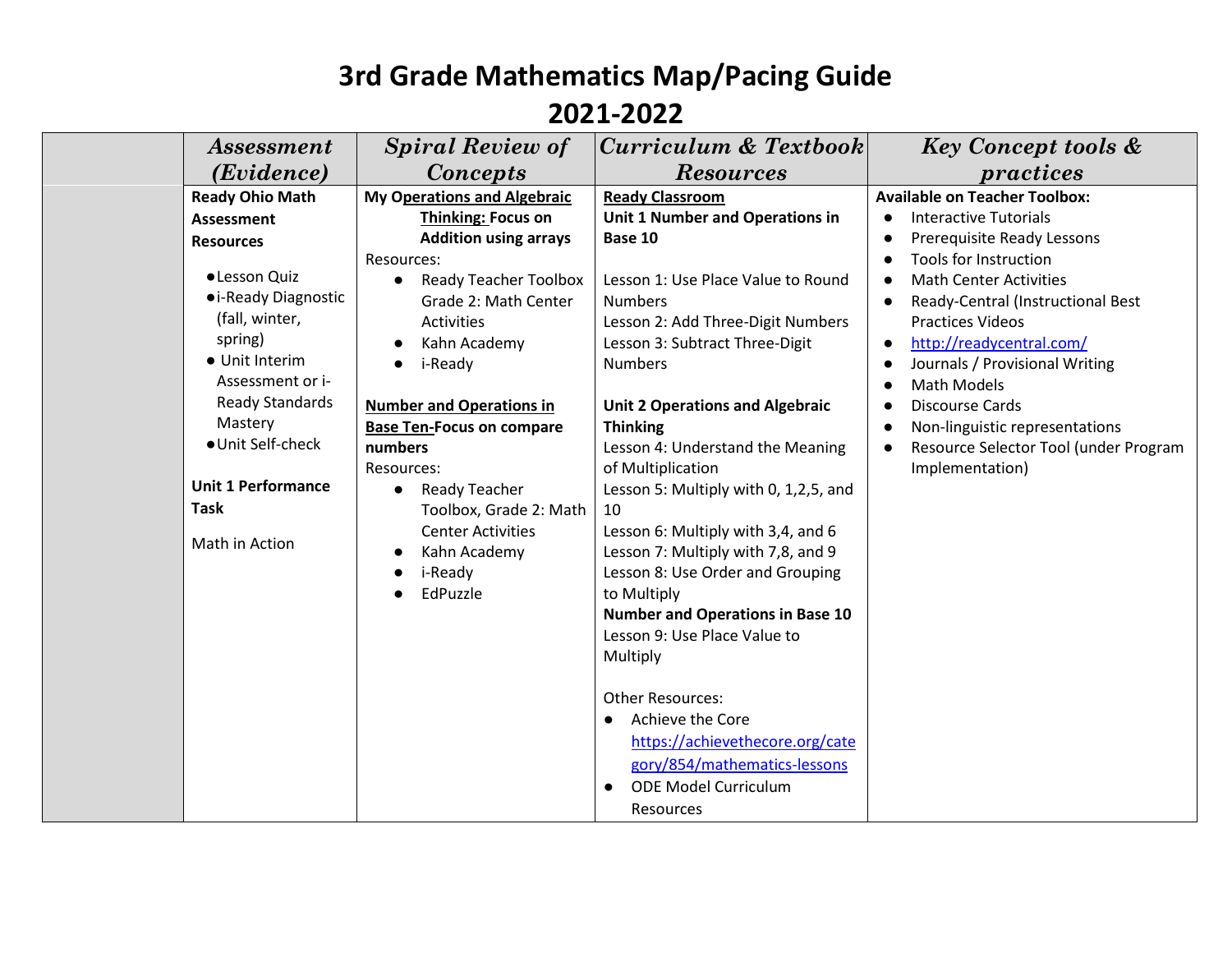|                  | https://education.ohio.gov/Topi<br>cs/Learning-in-<br><b>Ohio/Mathematics</b>                                                                                                                                                                                            |
|------------------|--------------------------------------------------------------------------------------------------------------------------------------------------------------------------------------------------------------------------------------------------------------------------|
|                  |                                                                                                                                                                                                                                                                          |
| Topics &         | Unit 2, cont'd.                                                                                                                                                                                                                                                          |
| <b>Standards</b> | Represent and solve problems involving multiplication and division.                                                                                                                                                                                                      |
|                  | <b>3.OA.2</b> Interpret whole-number quotients of whole numbers, e.g., interpret 56 ÷ 8 as the number of objects in each share when<br>56 objects are partitioned equally into 8 shares, or as a number of shares when 56 objects are partitioned into equal shares of 8 |
| <b>Quarter</b>   | objects each. For example, describe a context in which a number of shares or a number of groups can be expressed as $56 \div 8$ .                                                                                                                                        |
|                  | <b>3.0A.3</b> Use multiplication and division within 100 to solve word problems in situations involving equal groups, arrays, and<br>$\bullet$                                                                                                                           |
|                  | measurement quantities, e.g., by using drawings and equations with a symbol for the unknown number to represent the problem.                                                                                                                                             |
| Time             | Drawings need not show details, but should show the mathematics in the problem.                                                                                                                                                                                          |
|                  | 3.0A.4 Determine the unknown whole number in a multiplication or division equation relating three whole numbers. For                                                                                                                                                     |
| Frame            | example, determine the unknown number that makes the equation true in each of the equations $8 \times \mathbb{Z} = 48$ , $5 = \mathbb{Z} \div 3$ , $6 \times 6 = \mathbb{Z}$ .                                                                                           |
| Weeks 1-8        | Understand properties of multiplication and the relationship between multiplication and division.<br><b>3.OA.6</b> Understand division as an unknown-factor problem. For example, find 32 ÷ 8 by finding the number that makes 32 when                                   |
|                  | multiplied by 8.                                                                                                                                                                                                                                                         |
|                  | Solve problems involving the four operations, and identify and explain patterns in arithmetic.                                                                                                                                                                           |
|                  | 3.0A.9 Identify arithmetic patterns (including patterns in the addition table or multiplication table), and explain them using<br>$\bullet$                                                                                                                              |
|                  | properties of operations. For example, observe that 4 times a number is always even, and explain why 4 times a number can be                                                                                                                                             |
|                  | decomposed into two equal addends                                                                                                                                                                                                                                        |
|                  | Multiply and divide within 100.                                                                                                                                                                                                                                          |
|                  | <b>3.OA.7</b> Fluently multiply and divide within 100, using strategies such as the relationship between multiplication and division (e.g.,                                                                                                                              |
|                  | knowing that $8 \times 5 = 40$ , one knows $40 \div 5 = 8$ ) or properties of operations limit to division without remainders. By the end of                                                                                                                             |
|                  | Grade 3, know from memory all products of two one-digit numbers.                                                                                                                                                                                                         |
|                  | Unit 3                                                                                                                                                                                                                                                                   |
|                  | <b>MULTIPLICATION</b>                                                                                                                                                                                                                                                    |
|                  | Geometric measurement: understand concepts of area and relate area to multiplication and to addition.                                                                                                                                                                    |
|                  | <b>3.MD.5</b> Recognize area as an attribute of plane figures and understand concepts of area measurement.<br>A. A square with side length 1 unit, called "a unit square," is said to have "one square unit" of area, and can be used to measure                         |
|                  | area.                                                                                                                                                                                                                                                                    |
|                  | B. A plane figure which can be covered without gaps or overlaps by n unit squares is said to have an area of n square units.                                                                                                                                             |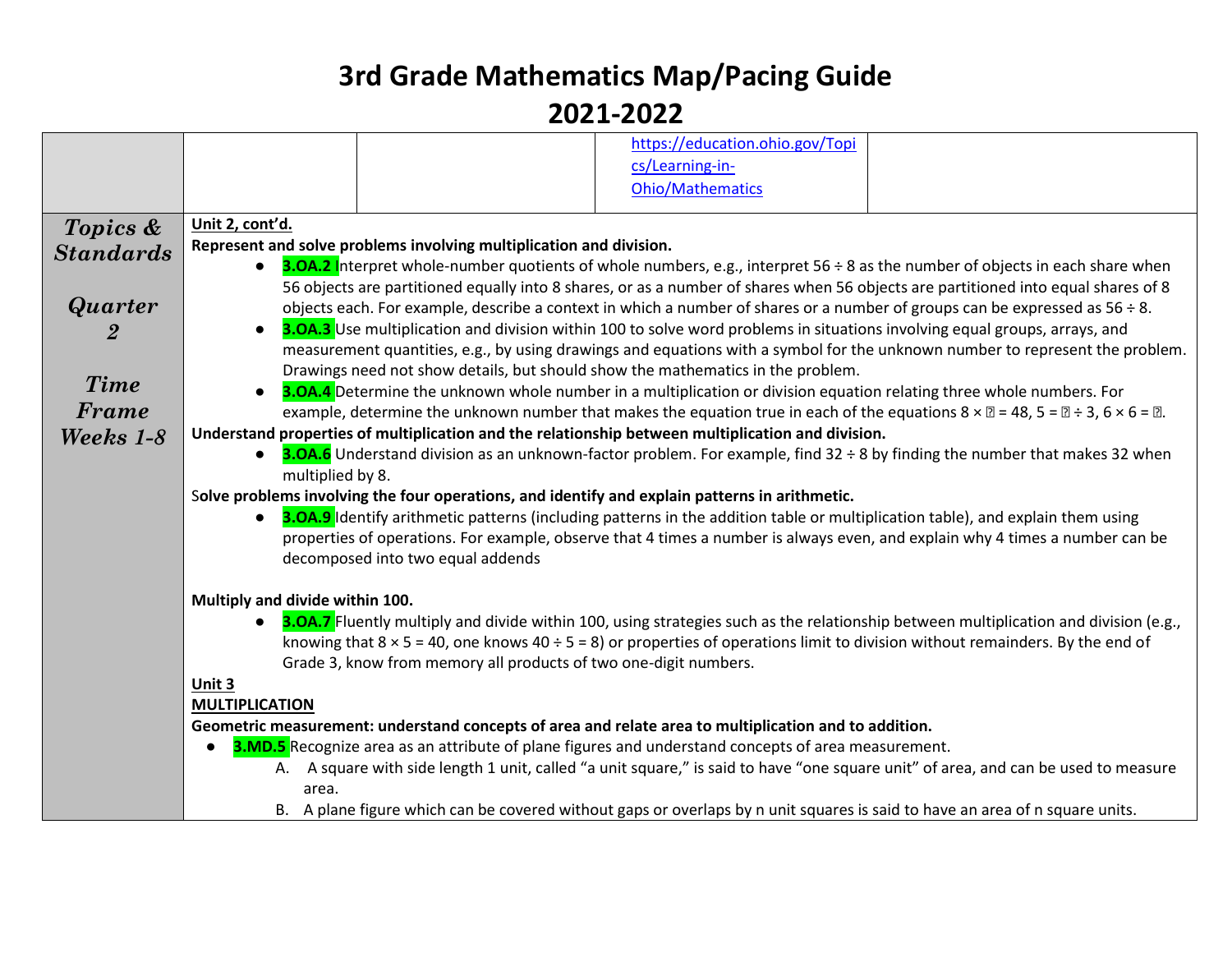- **3.MD.6** Measure areas by counting unit squares (square cm, square m, square in, square ft, and improvised units).
- **3.MD.7** Relate area to the operations of multiplication and addition.
	- A. Find the area of a rectangle with whole-number side lengths by tiling it, and show that the area is the same as would be found by multiplying the side lengths.
	- B. Multiply side lengths to find areas of rectangles with whole- number side lengths in the context of solving real world and mathematical problems, and represent whole-number products as rectangular areas in mathematical reasoning.
	- C. Use tiling to show in a concrete case that the area of a rectangle with whole-number side lengths a and  $b + c$  is the sum of a  $\times$ b and a × c (represent the distributive property with visual models including an area model). Use area models to represent the distributive property in mathematical reasoning.
	- D. Recognize area as additive. Find the area of figures composed of rectangles by decomposing them into non-overlapping rectangles and adding the areas of the non-overlapping parts, applying this technique to solve real world problems.

**Represent and solve problems involving multiplication and division.**

● **3.OA.3** Use multiplication and division within 100 to solve word problems in situations involving equal groups, arrays, and measurement quantities, e.g., by using drawings and equations with a symbol for the unknown number to represent the problem. Drawings need not show details, but should show the mathematics in the problem.

**Solve problems involving the four operations, and identify and explain patterns in arithmetic.**

**• 3.OA.8** Solve two-step word problems using the four operations. Represent these problems using equations with a letter or a symbol which stands for the unknown quantity. Assess the reasonableness of answers using mental computation and estimation strategies including rounding. This standard is limited to problems posed with whole numbers and having whole-number answers. Students may use parenthesis for clarification since algebraic order of operations is not expected.

#### **Represent and interpret data.**

● **3.MD.3** Create scaled picture graphs to represent a data set with several categories. Create scaled bar graphs to represent a data set with several categories. Solve two-step "how many more" and "how many less" problems using information presented in the scaled graphs. For example, create a bar graph in which each square in the bar graph might represent 5 pets, then determine how many more/less in two given categories.

#### **MAJOR SUPPORTING ADDITIONAL**

Students should spend the majority of learning on the major work of the grade level; which should account for at least 65% of the academic year (Achieve the core, n.d.)**. Major content should be emphasized via a greater number of days of instruction, depth and mastery**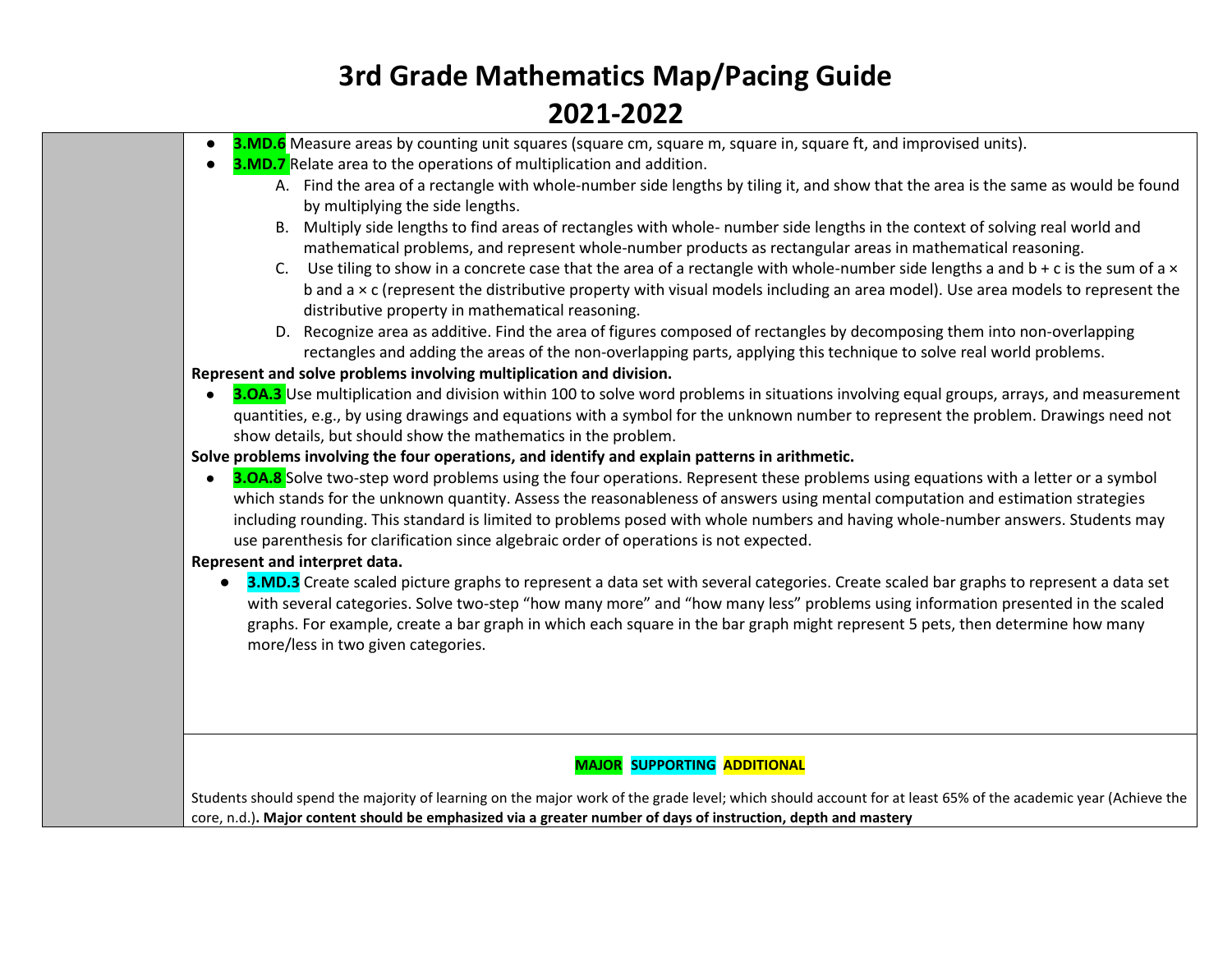| <i>Assessment</i>         | <b>Spiral Review of</b>                   | Curriculum &                            | <b>Key Concept tools &amp;</b>                 |
|---------------------------|-------------------------------------------|-----------------------------------------|------------------------------------------------|
| (Evidence)                | <b>Concepts</b>                           | <b>Textbook Resources</b>               | practices                                      |
| <b>Ready Ohio Math</b>    |                                           | <b>Ready Classroom</b>                  | <b>Available on Teacher Toolbox:</b>           |
| <b>Assessment</b>         |                                           | <b>Unit 2 Operations and Algebraic</b>  | <b>Interactive Tutorials</b><br>$\bullet$      |
| <b>Resources</b>          |                                           | <b>Thinking</b>                         | Prerequisite Ready Lessons                     |
|                           | <b>Operations and Algebraic</b>           | Lesson 10: Understand the Meaning       | Tools for Instruction<br>$\bullet$             |
| ·Lesson Quiz              | <b>Thinking: Focus on</b>                 | of Division                             | <b>Math Center Activities</b><br>$\bullet$     |
| • i-Ready Diagnostic      | <b>Multiplication and Division</b>        | Lesson 11: Understand How               | Think-Share-Compare Routine (under             |
| (fall, winter,            | Facts, Strategies, and real-life          | Multiplication and Division and         | Program Implementation)                        |
| spring)                   | Resources:                                | Connected                               | Ready-Central (Instructional Best<br>$\bullet$ |
| • Unit Interim            | <b>Ready Teacher Toolbox</b><br>$\bullet$ | Lesson 12: Multiplication and           | <b>Practices Videos</b>                        |
| Assessment or i-          | Grade 3: Math Center                      | <b>Division Facts</b>                   | http://readycentral.com/<br>$\bullet$          |
| <b>Ready Standards</b>    | <b>Activities</b>                         | Lesson 13: Understand Patterns          | Journals / Provisional Writing                 |
| Mastery                   | <b>Ready Performance</b>                  |                                         | <b>Math Models</b>                             |
| ● Unit Self-check         | Assessment                                | <b>Unit 3 Measurement and Data</b>      | <b>Discourse Cards</b><br>$\bullet$            |
|                           | Kahn Academy                              | Lesson 14: Understand Area              | Non-linguistic representations                 |
| <b>Unit 3 Performance</b> | i-Ready                                   | Lesson 15: Multiply to Find Area        | Resource Selector Tool (under Program          |
| <b>Task</b>               | EdPuzzle                                  | Lesson 16: Add Areas                    | Implementation)                                |
|                           |                                           | <b>Operations in algebraic thinking</b> |                                                |
| Math in Action            | <b>Number and Operations in</b>           | Lesson 17: Solve One-Step Word          |                                                |
|                           | <b>Base Ten-Focus on rounding</b>         | Problems Using Multiplication and       |                                                |
|                           | numbers                                   | <b>Division</b>                         |                                                |
|                           | Resources:                                | Lesson 18: Solve Two-Step Word          |                                                |
|                           | <b>Ready Teacher</b><br>$\bullet$         | Problems Using the Four Operations      |                                                |
|                           | Toolbox, Grade 3: Math                    | <b>Measurement and Data</b>             |                                                |
|                           | <b>Center Activities</b>                  | Lesson 19: Scaled Graphs                |                                                |
|                           | <b>Ready Performance</b>                  |                                         |                                                |
|                           | Assessment                                | <b>Other Resources:</b>                 |                                                |
|                           | Kahn Academy                              | Achieve the Core<br>$\bullet$           |                                                |
|                           | i-Ready                                   | https://achievethecore.org/cate         |                                                |
|                           |                                           | gory/854/mathematics-lessons            |                                                |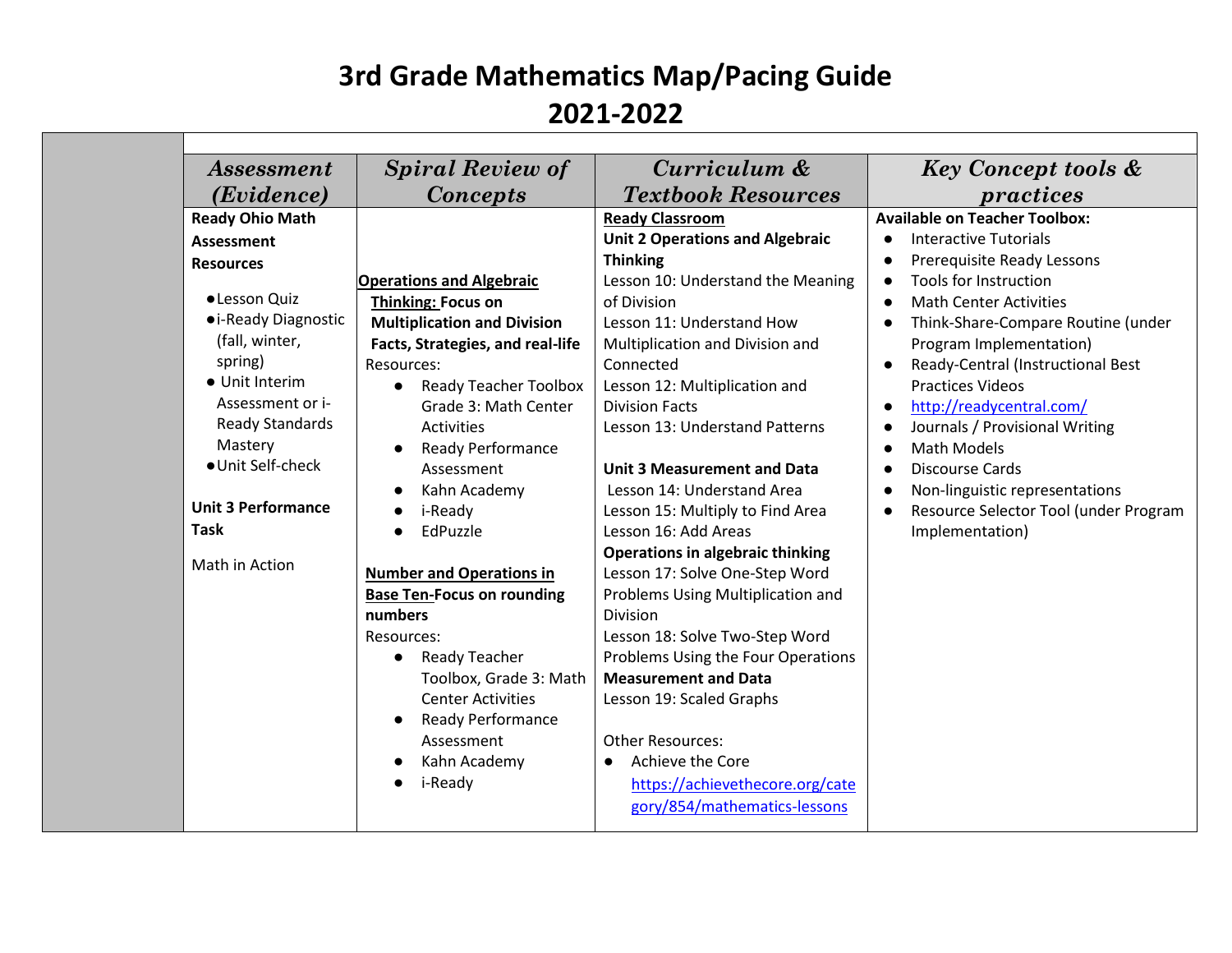|                | <b>ODE Model Curriculum Resources</b>                                                                                                                 |
|----------------|-------------------------------------------------------------------------------------------------------------------------------------------------------|
|                | https://education.ohio.gov/Topics/L                                                                                                                   |
|                | earning-in-Ohio/Mathematics                                                                                                                           |
| Topic &        | Unit 4                                                                                                                                                |
|                | <b>FRACTIONS</b>                                                                                                                                      |
| Standard       | Develop understanding of fractions as numbers. Expectations in this domain are limited to fractions with denominators 2,3,4,6, and 8.                 |
|                | 3.NF.1 Understand a fraction 1/b as the quantity formed by 1 part when a whole is partitioned into b equal parts; understand a fraction               |
|                | a/b as the quantity formed by a parts of size 1/b.                                                                                                    |
| <b>Quarter</b> | <b>3.NF.2</b> Understand a fraction as a number on the number line; represent fractions on a number line diagram.                                     |
| 3              | Represent a fraction 1/b on a number line diagram by defining the interval from 0 to 1 as the whole and partitioning it into b<br>a)                  |
|                | equal parts. Recognize that each part has size 1/b and that the endpoint of the part based at 0 locates the number 1/b on the                         |
|                | number line.                                                                                                                                          |
| <b>Time</b>    | Represent a fraction a/b (which may be greater than one) on a number line diagram by marking off a lengths 1/b from 0.<br>b)                          |
| Frame          | Recognize that the resulting interval has size a/b and that its endpoint locates the number a/b on the number line.                                   |
| Weeks 1-8      | 3.NF.3 Explain equivalence of fractions in special cases, and compare fractions by reasoning about their size.                                        |
|                | Understand two fractions as equivalent (equal) if they are the same size, or the same point on a number line.<br>a)                                   |
|                | Recognize and generate simple equivalent fractions, e.g., $\frac{1}{2}$ = 2/4, 4/6 = 2/3. Explain why the fractions are equivalent, e.g., by<br>b)    |
|                | using a visual fraction model.                                                                                                                        |
|                | c. Express whole numbers as fractions, and recognize fractions that are equivalent to whole numbers. Examples: Express 3 in<br>C)                     |
|                | the form $3 = 3/1$ ; recognize that $6/1 = 6$ ; locate $4/4$ and 1 at the same point of a number line diagram.                                        |
|                | d. Compare two fractions with the same numerator or the same denominator by reasoning about their size. Recognize that<br>d)                          |
|                | comparisons are valid only when the two fractions refer to the same whole. Record the results of comparisons with the symbols                         |
|                | $>$ , =, or >, and justify the conclusions, e.g., by using a visual fraction model.                                                                   |
|                | Unit 5                                                                                                                                                |
|                | <b>MEASUREMENT AND DATA</b>                                                                                                                           |
|                | 3.MD.4 Generate measurement data by measuring lengths using rulers marked with halves and fourths of an inch. Show the data by                        |
|                | creating a line plot, where the horizontal scale is marked off in appropriate units—whole numbers, halves, or quarters.                               |
|                | Solve problems involving money, measurement and estimation of intervals of time, liquid volumes, and masses of objects.                               |
|                | <b>3.MD.1</b> Work with time and money<br>$\bullet$                                                                                                   |
|                | Tell and write time to the nearest minute and measure time intervals in minutes (within 90 minutes). Solve real-world problems involving<br>$\bullet$ |
|                | addition and subtraction of time intervals (elapsed time) in minutes, e.g., by representing the problem on a number line diagram or clock.            |
|                | Solve word problems by adding and subtraction within 1,000, dollars with dollars and cents with cents (not using dollars and cents<br>$\bullet$       |
|                | simultaneously) using the $\frac{1}{2}$ and $\frac{1}{2}$ symbol appropriately (not including decimal notation.)                                      |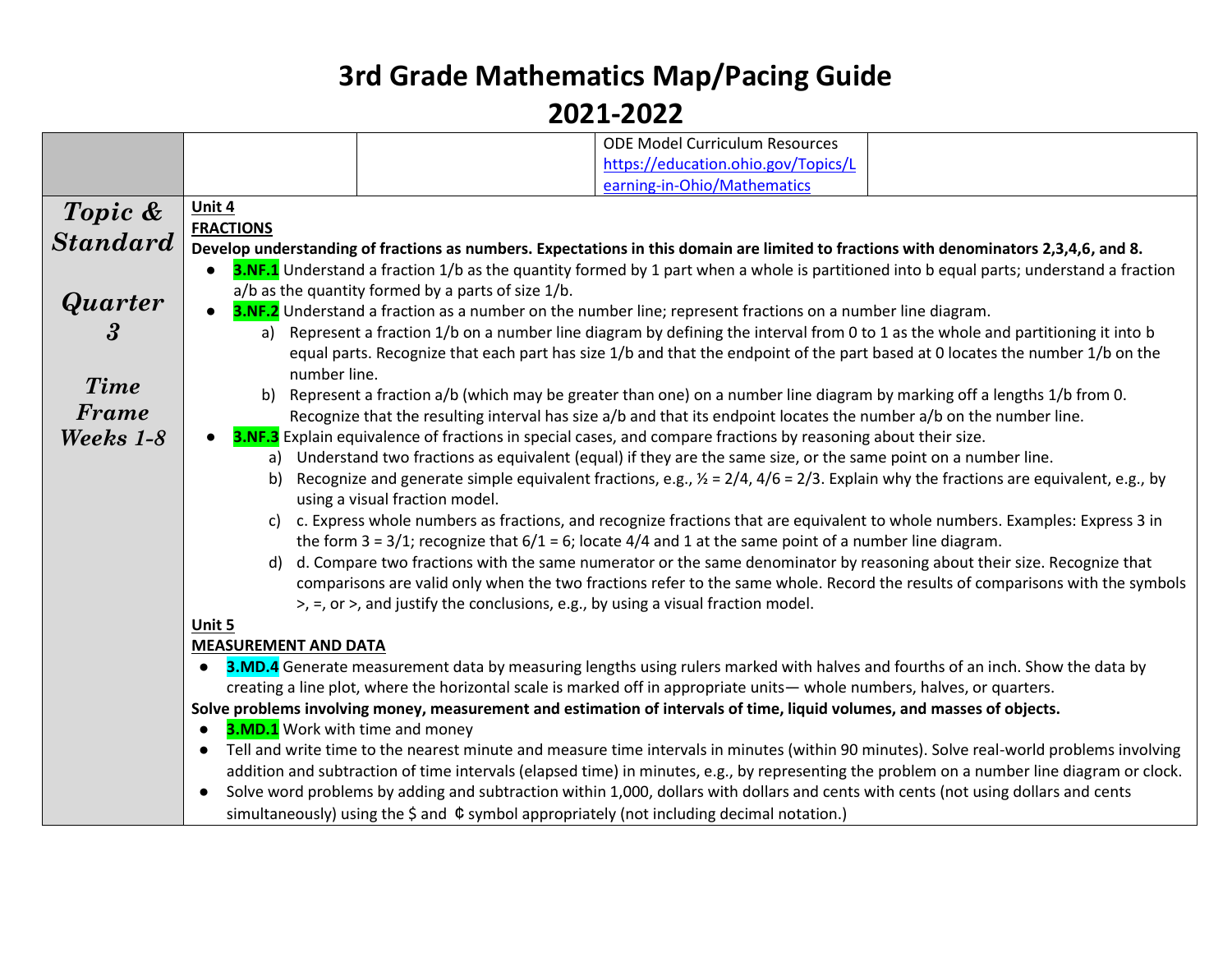| <i>Assessment</i>              | <b>Spiral Review of</b>               | Curriculum & Textbook                 | <b>Key Concept tools &amp;</b>                 |
|--------------------------------|---------------------------------------|---------------------------------------|------------------------------------------------|
| (Evidence)                     | <b>Concepts</b>                       | <b>Resources</b>                      | practices                                      |
| <b>Ready Ohio Math</b>         | <b>Operations and Algebraic</b>       | <b>Ready Classroom</b>                | <b>Available on Teacher Toolbox:</b>           |
| <b>Assessment Resources</b>    | <b>Thinking: Focus on</b>             | <b>Unit 4 Number and Operations-</b>  | <b>Interactive Tutorials</b>                   |
|                                | <b>Multiplication and Division</b>    | <b>Fractions</b>                      | Prerequisite Ready Lessons<br>$\bullet$        |
| · Lesson Quiz                  | Facts, Strategies, and real-          | Lesson 20: Understand What a Fraction | Tools for Instruction<br>$\bullet$             |
| • i-Ready Diagnostic           | life situation word                   | ls.                                   | <b>Math Center Activities</b><br>$\bullet$     |
| (fall, winter, spring)         | problems                              | Lesson 21: Understand Fractions on a  | Think-Share-Compare Routine                    |
| • Unit Interim                 | Resources:                            | Number Line                           | (under Program Implementation)                 |
| Assessment or i-               | <b>Ready Teacher</b>                  | Lesson 22: Understand Equivalent      | Ready-Central (Instructional Best<br>$\bullet$ |
| <b>Ready Standards</b>         | Toolbox Grade 3:                      | Fractions                             | <b>Practices Videos</b>                        |
| Mastery                        | <b>Math Center</b>                    | Lesson 23: Find Equivalent Fractions  | http://readycentral.com/<br>$\bullet$          |
| · Unit Self-check              | <b>Activities</b>                     | Lesson 24: Understand Comparing       | Journals / Provisional Writing<br>$\bullet$    |
|                                | <b>Ready Performance</b><br>$\bullet$ | Fractions                             | <b>Math Models</b><br>$\bullet$                |
| <b>Unit 5 Performance Task</b> | Assessment                            | Lesson 25: Use Symbols to Compare     | <b>Discourse Cards</b><br>$\bullet$            |
|                                | Kahn Academy                          | Fractions                             | Non-linguistic representations<br>$\bullet$    |
|                                | i-Ready                               | <b>Measurement and Data</b>           | Resource Selector Tool (under<br>$\bullet$     |
|                                | EdPUzzle                              | Lesson 26: Measure Length and Plot    | Program Implementation)                        |
|                                |                                       | Data on Line Plots                    |                                                |
|                                | <b>Number and Operations in</b>       |                                       |                                                |
|                                | <b>Base Ten-Focus on rounding</b>     | <b>Unit 5 Measurement and Data</b>    |                                                |
|                                | numbers, adding and                   | Lesson 27: Time (add in Money)        |                                                |
|                                | subtracting numbers,                  |                                       |                                                |
|                                | multiplying by multiples of           |                                       |                                                |
|                                | 10                                    | <b>Other Resources:</b>               |                                                |
|                                | Resources:                            | Achieve the Core                      |                                                |
|                                | <b>Ready Teacher</b>                  | https://achievethecore.org/categor    |                                                |
|                                | Toolbox, Grade 3:                     | y/854/mathematics-lessons             |                                                |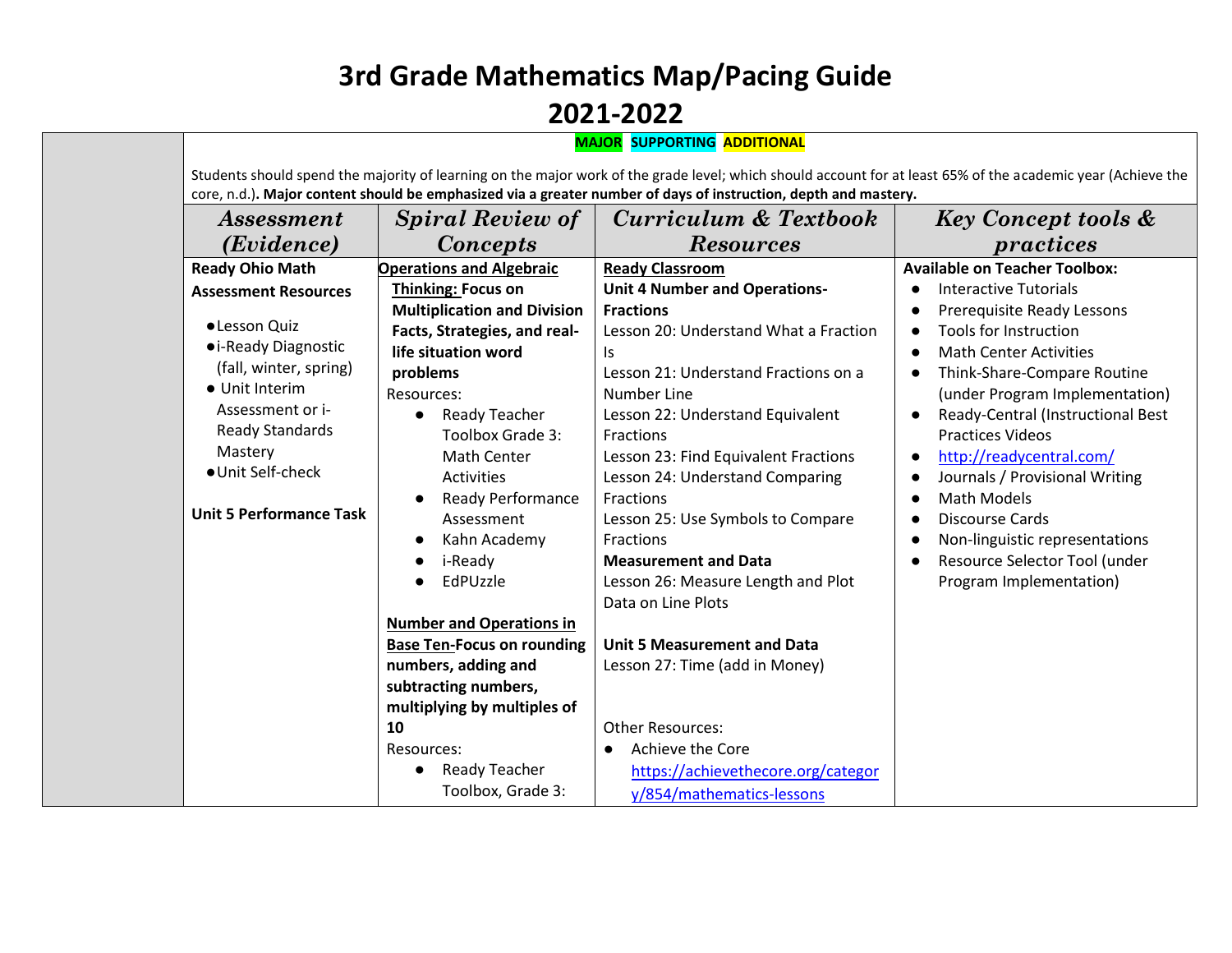| Math Center<br>Activities<br>Edcite.com<br>Assessment<br>MobyMax<br>Kahn Academy<br>i-Ready<br>$\bullet$<br><b>Number and Operations-</b><br><b>Fractions-Focus on What is</b><br>a Fraction, fractions on a<br>number line, equivalent<br>fractions<br>Resources:<br>Ready Teacher<br>$\bullet$<br>Math Center<br>Activities | <b>ODE Model Curriculum Resources</b><br>$\bullet$<br>https://education.ohio.gov/Topics/L<br>earning-in-Ohio/Mathematics<br>Ready Performance<br>Toolbox, Grade 3: |
|-------------------------------------------------------------------------------------------------------------------------------------------------------------------------------------------------------------------------------------------------------------------------------------------------------------------------------|--------------------------------------------------------------------------------------------------------------------------------------------------------------------|
| $\bullet$<br>Assessment<br>Kahn Academy<br>i-Ready<br>EdPUzzle                                                                                                                                                                                                                                                                | Ready Performance                                                                                                                                                  |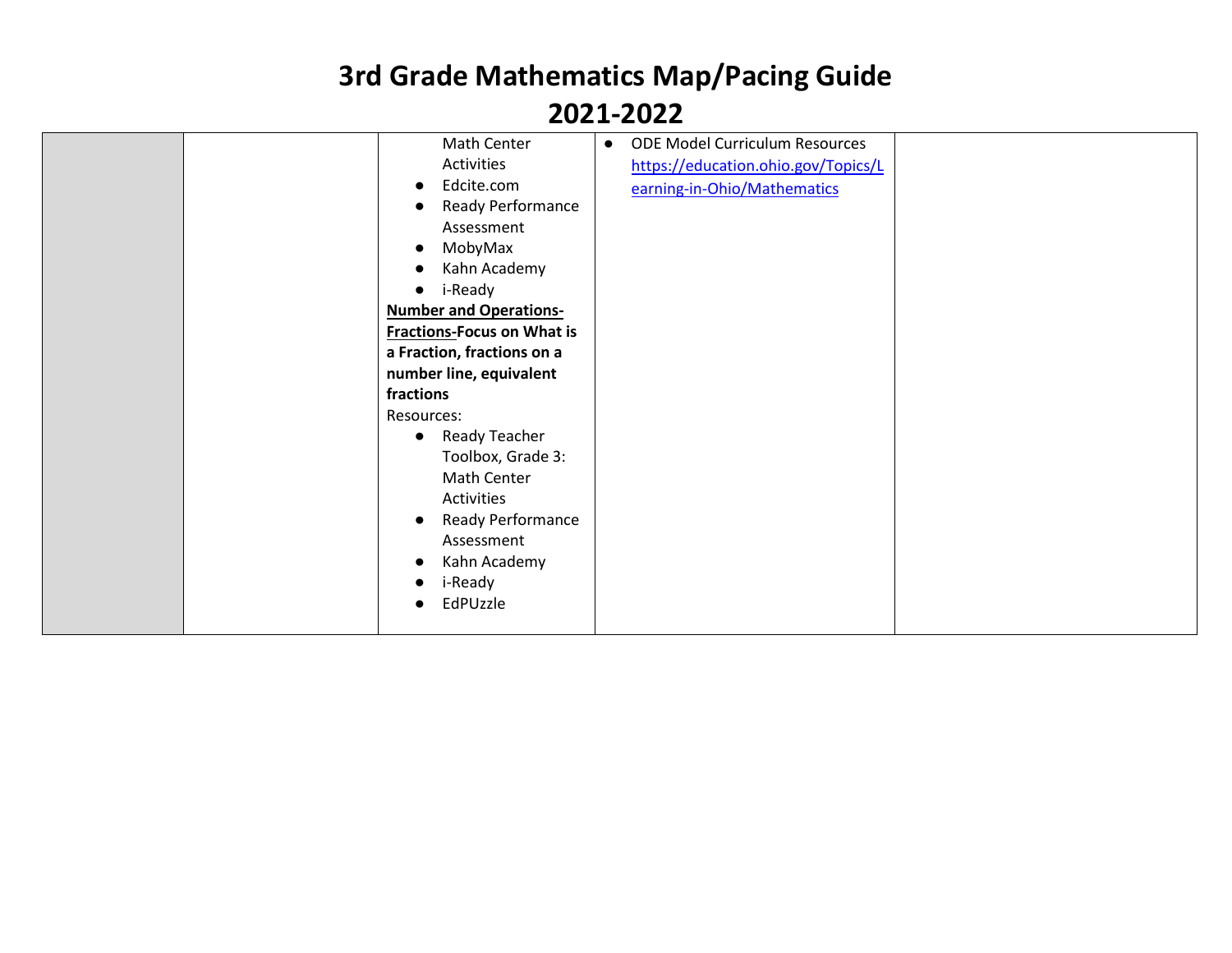| Topic &          | Unit 5                                                                                                                                                                                                                                                                     |
|------------------|----------------------------------------------------------------------------------------------------------------------------------------------------------------------------------------------------------------------------------------------------------------------------|
| <b>Standard</b>  | <b>MEASUREMENT AND DATA</b>                                                                                                                                                                                                                                                |
| <b>Quarter 4</b> | Solve problems involving money, measurement and estimation of intervals of time, liquid volumes, and masses of objects.                                                                                                                                                    |
|                  | 3.MD.2 Measure and estimate liquid volumes and masses of objects using standard units of grams (g), kilograms (kg), and liters (I). Add,                                                                                                                                   |
|                  | subtract, multiply, or divide whole numbers to solve one-step word problems involving masses or volumes that are given in the same                                                                                                                                         |
| <b>Time</b>      | units, e.g., by using drawings (such as a beaker with a measurement scale) to represent the problem. Excludes multiplicative comparison                                                                                                                                    |
| Frame            | problems involving notions of "times as much"                                                                                                                                                                                                                              |
| Weeks 1-8        | Unit 6                                                                                                                                                                                                                                                                     |
|                  | <b>GEOMETRY</b>                                                                                                                                                                                                                                                            |
|                  | Reason with shapes and their attributes.                                                                                                                                                                                                                                   |
|                  | <b>3.G.1</b> Draw and describe triangles, quadrilaterals (rhombuses, rectangles, and squares), and polygons (up to 8 sides) based on the number<br>$\bullet$                                                                                                               |
|                  | of sides and the presence or absence of square corners (right angles).                                                                                                                                                                                                     |
|                  | Reason with shapes and their attributes                                                                                                                                                                                                                                    |
|                  | 3.G.2 Partition shapes into parts with equal areas. Express the area of each part as a unit fraction of the whole. For example, partition a                                                                                                                                |
|                  | shape into 4 parts with equal area, and describe the area of each part as ¼ of the area of the shape.                                                                                                                                                                      |
|                  | Geometric measurement: recognize perimeter as an attribute of plane figures and distinguish between linear and area measures.<br><b>3.MD.8</b> Solve real world and mathematical problems involving perimeters of polygons, including finding the perimeter given the side |
|                  | lengths, finding an unknown side length, and exhibiting rectangles with the same perimeter and different areas or with the same area and                                                                                                                                   |
|                  | different perimeters.                                                                                                                                                                                                                                                      |
|                  | <b>MAJOR SUPPORTING ADDITIONAL</b>                                                                                                                                                                                                                                         |
|                  |                                                                                                                                                                                                                                                                            |
|                  | Students should spend the majority of learning on the major work of the grade level; which should account for at least 65% of the academic year (Achieve the                                                                                                               |
|                  | core, n.d.). Major content should be emphasized via a greater number of days of instruction, depth and mastery.                                                                                                                                                            |
|                  |                                                                                                                                                                                                                                                                            |
|                  |                                                                                                                                                                                                                                                                            |
|                  |                                                                                                                                                                                                                                                                            |
|                  |                                                                                                                                                                                                                                                                            |
|                  |                                                                                                                                                                                                                                                                            |
|                  |                                                                                                                                                                                                                                                                            |
|                  |                                                                                                                                                                                                                                                                            |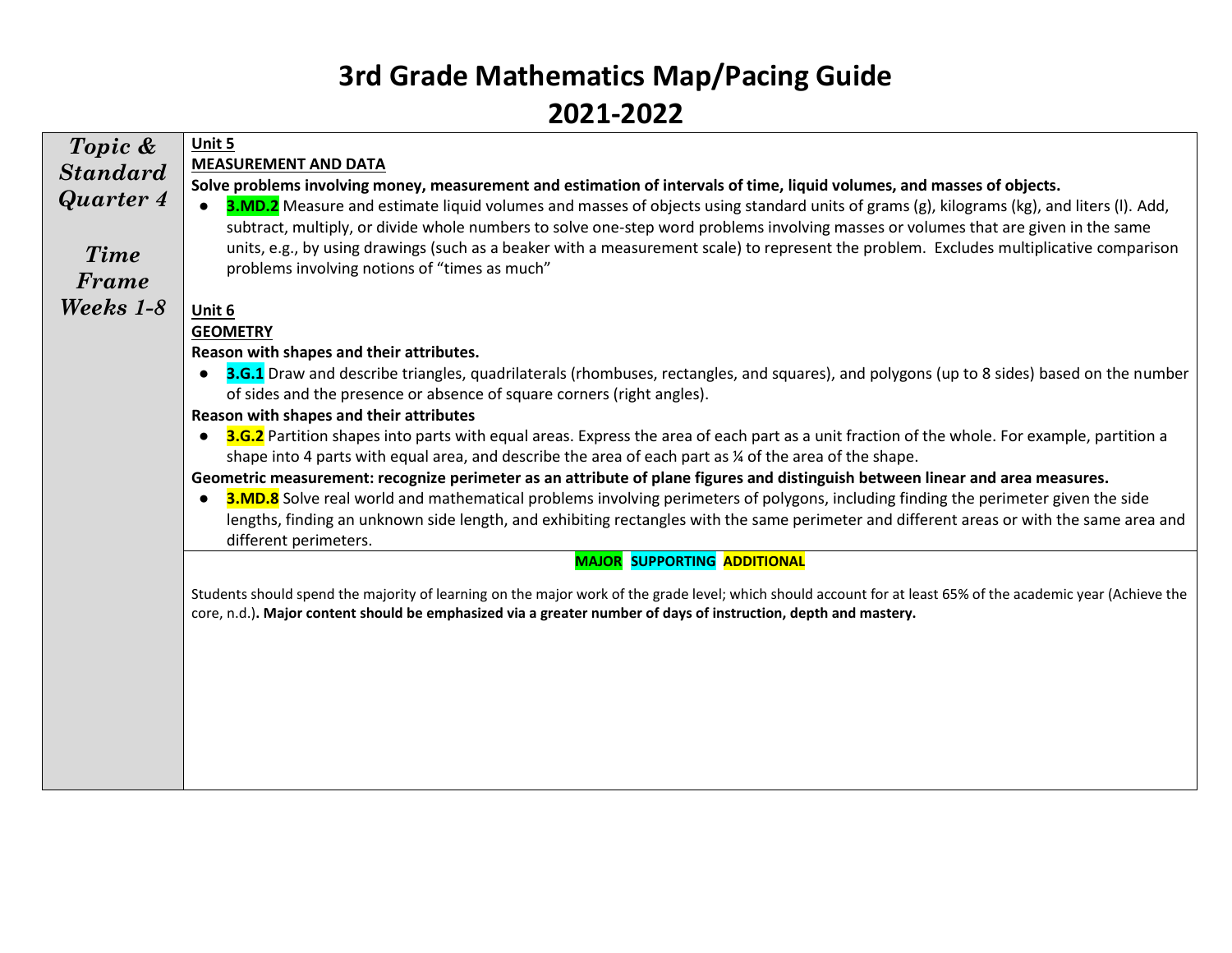|                                       | <i>Assessment</i>                                                                                   | <b>Spiral Review of</b>                                                                                                                                                                                                                                                                                                                      | Curriculum &                                                                                                                                                                                                                             | <b>Key Concept tools &amp;</b>                                                                                                                                                                                                                                          |
|---------------------------------------|-----------------------------------------------------------------------------------------------------|----------------------------------------------------------------------------------------------------------------------------------------------------------------------------------------------------------------------------------------------------------------------------------------------------------------------------------------------|------------------------------------------------------------------------------------------------------------------------------------------------------------------------------------------------------------------------------------------|-------------------------------------------------------------------------------------------------------------------------------------------------------------------------------------------------------------------------------------------------------------------------|
|                                       | ( <i>Evidence</i> )                                                                                 | <b>Concepts</b>                                                                                                                                                                                                                                                                                                                              | <b>Textbook Resources</b>                                                                                                                                                                                                                | practices                                                                                                                                                                                                                                                               |
| <b>Assessment</b><br><b>Resources</b> | <b>Ready Ohio Math</b><br>·Lesson Quiz<br>• i-Ready Diagnostic                                      | <b>Operations and Algebraic Thinking:</b><br><b>Focus on Multiplication and</b><br>Division Facts, Strategies, and<br>real-life situation word problems<br>Resources:<br><b>Ready Teacher Toolbox</b><br>$\bullet$                                                                                                                           | <b>Ready Classroom</b><br>Unit 5 Measurement and Data,<br>continued<br>Lesson 28: Liquid Volume<br>Lesson 29: Mass<br><b>Unit 6 Geometry</b>                                                                                             | <b>Available on Teacher Toolbox:</b><br>Interactive Tutorials<br>Prerequisite Ready Lessons<br>Tools for Instruction<br><b>Math Center Activities</b><br>Think-Share-Compare Routine (under<br>Program Implementation)                                                  |
| spring)<br>Mastery                    | (fall, winter,<br>• Unit Interim<br>Assessment or i-<br><b>Ready Standards</b><br>· Unit Self-check | Grade 3: Math Center<br><b>Activities</b><br><b>Ready Performance</b><br>Assessment<br>Kahn Academy<br>i-Ready<br>EdPuzzle<br>$\bullet$                                                                                                                                                                                                      | Lesson 30: Understand Categories<br>of Shapes<br>Lesson 31: Classify Quadrilaterals<br>Lesson 32: Area and Perimeter of<br><b>Shapes</b><br>Lesson 33: Partition Shapes into<br>Parts with Equal Areas                                   | Ready-Central (Instructional Best<br><b>Practices Videos</b><br>http://readycentral.com/<br>$\bullet$<br>Journals / Provisional Writing<br><b>Math Models</b><br><b>Discourse Cards</b><br>$\bullet$<br>Non-linguistic representations<br>Resource Selector Tool (under |
|                                       | <b>Unit 6 Performance</b>                                                                           | <b>Number and Operations in Base</b>                                                                                                                                                                                                                                                                                                         |                                                                                                                                                                                                                                          | Program Implementation)                                                                                                                                                                                                                                                 |
| <b>Task</b>                           |                                                                                                     | Ten-Focus on rounding numbers,                                                                                                                                                                                                                                                                                                               | <b>Other Resources:</b>                                                                                                                                                                                                                  |                                                                                                                                                                                                                                                                         |
| Math in Action                        |                                                                                                     | adding and subtracting numbers,<br>multiplying by multiples of 10<br>Resources:<br>Ready Teacher Toolbox,<br>$\bullet$<br>Grade 3: Math Center<br><b>Activities</b><br>Edcite.com<br><b>Ready Performance</b><br>Assessment<br>MobyMax<br>Kahn Academy<br>i-Ready<br><b>Number and Operations-Fractions-</b><br>Focus on What is a Fraction, | Achieve the Core<br>$\bullet$<br>https://achievethecore.org/ca<br>tegory/854/mathematics-<br>lessons<br><b>ODE Model Curriculum</b><br><b>Resources</b><br>https://education.ohio.gov/To<br>pics/Learning-in-<br><b>Ohio/Mathematics</b> |                                                                                                                                                                                                                                                                         |